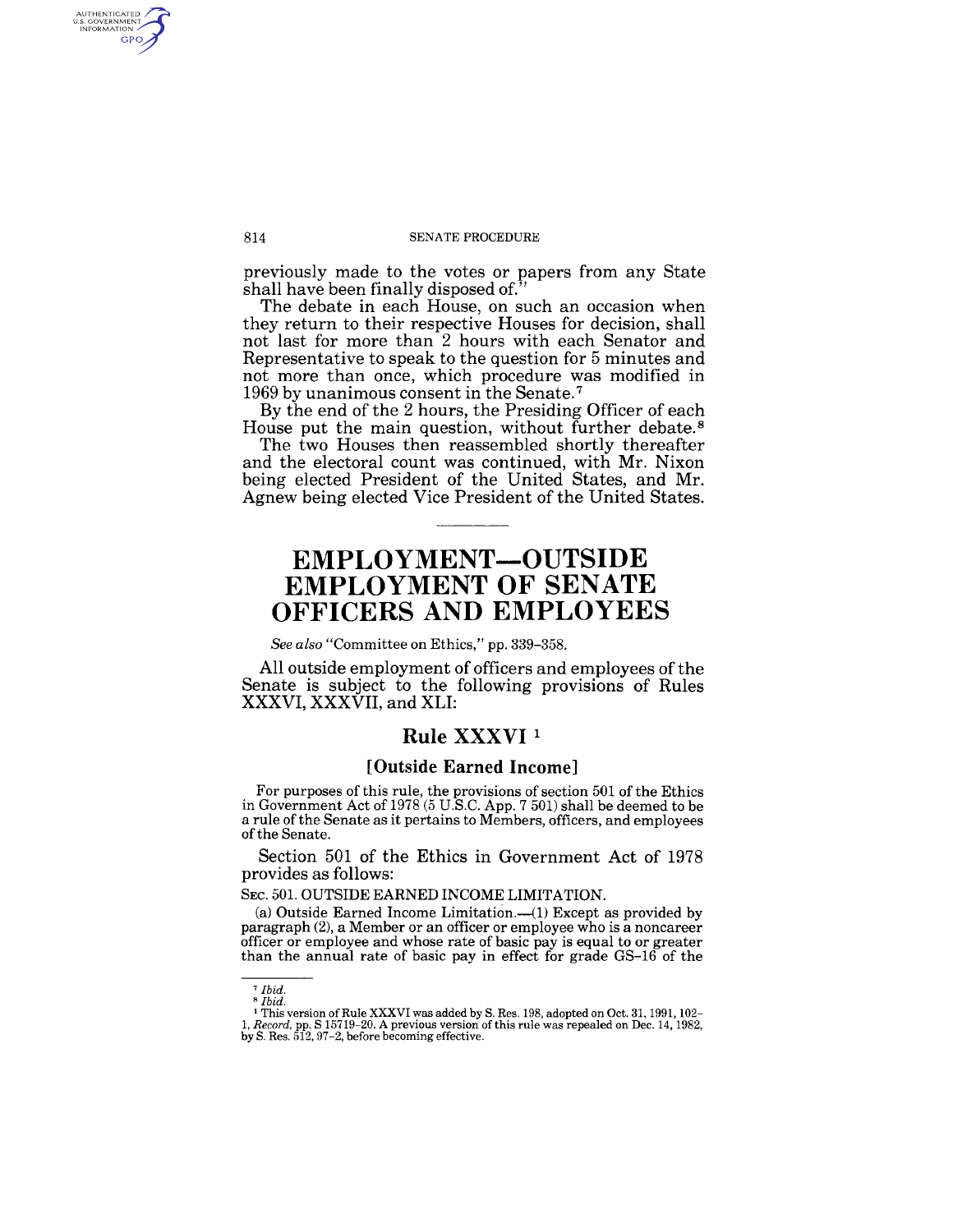General Schedule under section 5332 of title 5, United States Code, may not in any calendar year have outside earned income attributable to such calendar year which exceeds 15 percent of the annual rate of basic pay for level II of the Executive Schedule under section 5313 of title 5, United States Code, as of January 1 of such calendar year.

(2) In the case of any individual who becomes a Member or an officer or employee who is a noncareer officer or employee and whose rate of basic pay is equal to or greater than the annual rate of basic pay in effect for grade GS-16 of the General Schedule during a calendar year, such individual may not have outside earned income attributable to the portion of that calendar year which occurs after such individual becomes a Member or such an officer or employee which exceeds 15 percent of the annual rate of basic pay for level II of the Executive Schedule under section 5313 of title 5, United States Code, as of January 1 of such calendar year multiplied by a fraction the numerator of which is the number of of days such individual is a Member or such officer or employee during such calendar year and the denominator of which is 365.

(b) Honoraria Prohibition.--An individual may not receive any honorarium while that individual is a Member, officer or employee.

(c) Treatment of Charitable Contributions.-Any honorarium which, except for subsection (b), might be paid to a Member, officer or employee, but which is paid instead on behalf of such Member, officer or employee to a charitable organization, shall be deemed not to be received by such Member, officer or employee. No such payment shall exceed \$2,000 or be made to a charitable organization from which such individual or a parent, sibling, spouse, child, or dependent relative of such individual derives any financial benefit.

Section 503(c) of such Act defines "honorarium" as follows:

(3) The term "honorarium" means a payment of money or anything of value for an appearance, speech or article (including a series of appearances, speeches, or articles if the subject matter is directly related to the individual's official duties or the payment is made because of the individual's status with the Government) by a Member, officer or employee, excluding any actual and necessary travel expenses incurred by such individual (and one relative) to the extent that such expenses are paid or reimbursed by any other person, and the amount otherwise determined shall be reduced by the amount of such expenses to the extent that. such expenses are not paid or reimbursed.

# **Rule XXXVII <sup>2</sup>**

### **[Conflict of Interest]**

1. A Member, officer, or employee of the Senate shall not receive any compensation, nor shall he permit any compensation to accrue to

<sup>2</sup>Subparagraphs (b) were added (and conforming changes made) to paragraphs 5 and 6, pursuant to S. Res. 198, Oct. 31, 1991, 102-1, *Record,* pp. S 15719-20.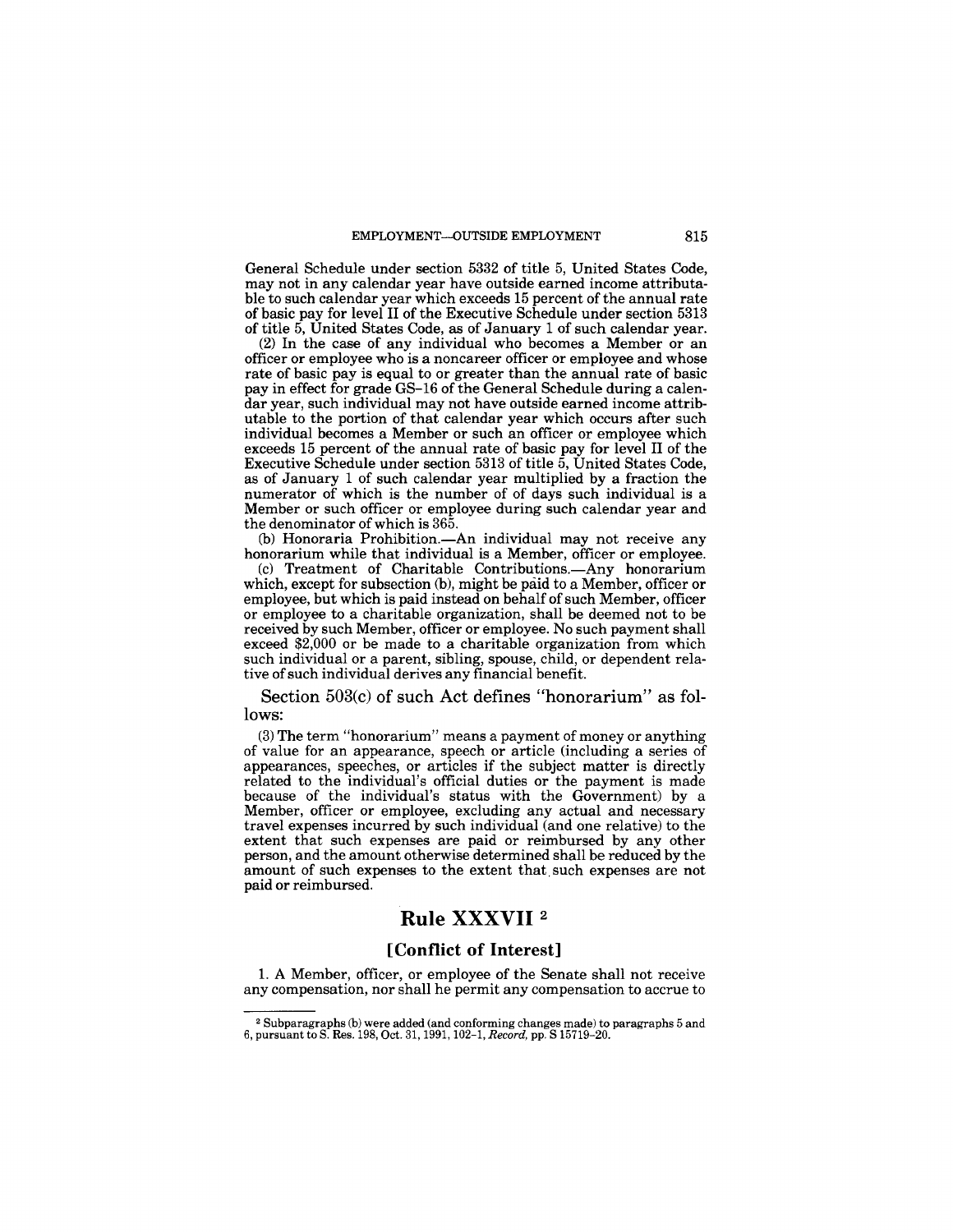his beneficial interest from any source, the receipt or accrual of which would occur by virtue of influence improperly exerted from his position as a Member, officer, or employee.

2. No Member, officer, or employee shall engage in any outside business or professional activity or employment for compensation which is inconsistent or in conflict with the conscientious performance of official duties.

3. No officer or employee shall engage in any outside business or professional activity or employment for compensation unless he has reported in writing when such activity or employment commences and on May 15 of each year thereafter so long as such activity or employment continues, the nature of such activity or employment to his supervisor. The supervisor shall then, in the discharge of his duties, take such action as he considers necessary for the avoidance of conflict of interest or interference with duties to the Senate.

5. (a) No Member, officer, or employee of the Senate compensated at a rate in excess of \$25,000 per annum and employed for more than ninety days in a calendar year shall (1) affiliate with a firm, partnership, association, or corporation for the purpose of providing professional services for compensation; (2) permit that individual's name to be used by such a firm, partnership, association or corporation; or (3) practice a profession for compensation to any extent during regular office hours of the Senate office in which employed. For the purposes of this paragraph, "professional services" shall include but not be limited to those which involve a fiduciary relationship.

(b) A Member or an officer or employee whose rate of basic pay is equal to or greater than 120 percent of the annual rate of basic pay in effect for grade GS-15 of the General Schedule shall not-

(1) receive compensation for affiliating with or being employed by a firm, partnership, association, corporation, or other entity which provides professional services involving a fiduciary relationship;

(2) permit that Member's, officer's, or employee's name to be used by any such firm, partnership, association, corporation, or other entity;

(3) receive compensation for practicing a profession which involves a fiduciary relationship; or

(4) receive compensation for teaching, without the prior notification and approval of the Committee on Ethics.

6. (a) No Member, officer, or employee of the Senate compensated at a rate in excess of \$25,000 per annum and employed for more than ninety days in a calendar year shall serve as an officer or member of the board of any publicly held or publicly regulated corporation, financial institution, or business entity. The preceding sentence shall not apply to service of a Member, officer, or employee as-

 $(1)$  an officer or member of the board of an organization which exempt from taxation under section  $501(c)$  of the Internal Revenue Code of 1954, if such service is performed without compensation;

(2) an officer or member of the board of an institution or organization which is principally available to Members, officers, or